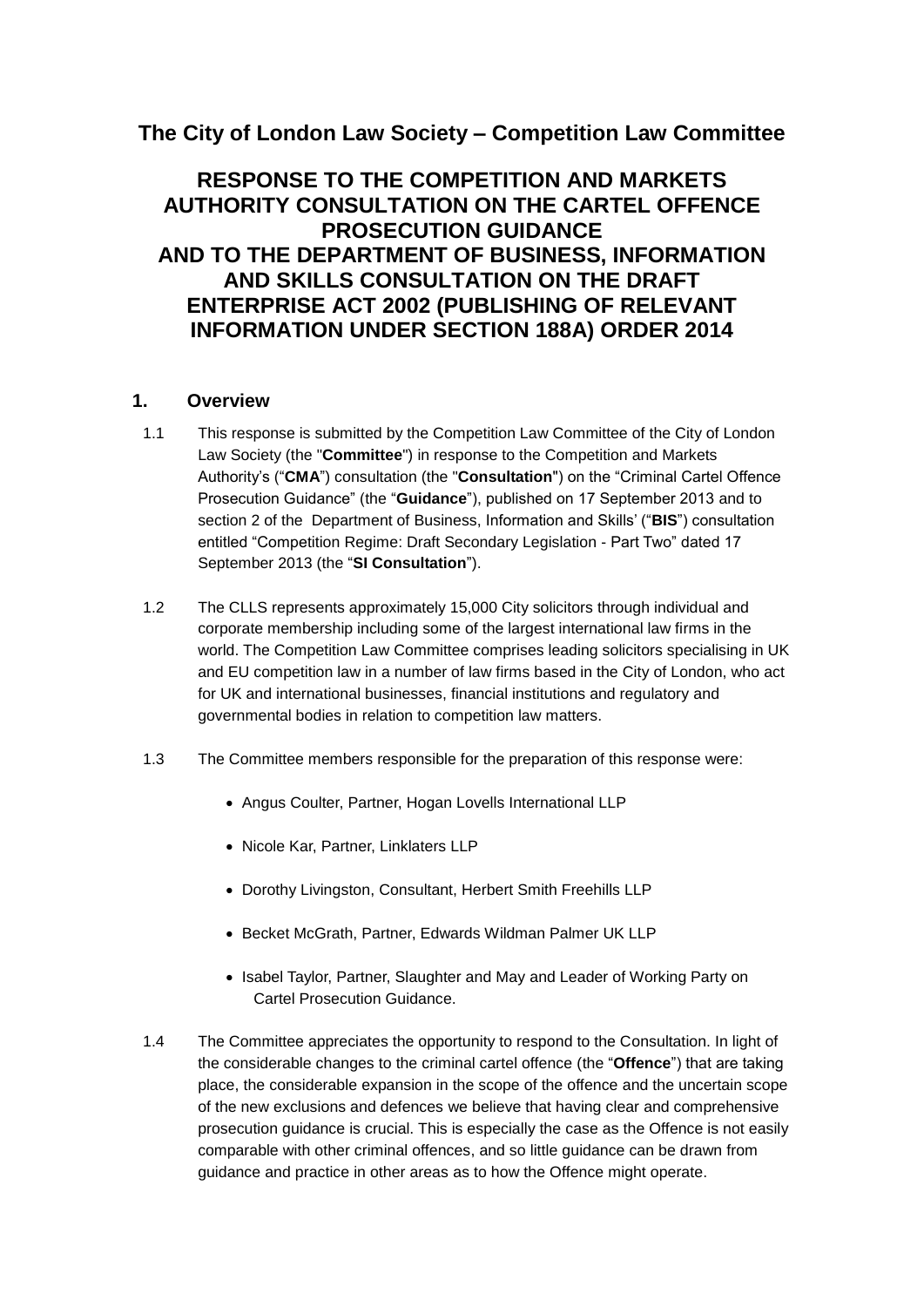- 1.5 The Committee appreciates that the Guidance constitutes criminal prosecutorial guidance rather than general guidance on the legislation. However, the Committee considers, having looked at analogous prosecution guidance issued in relation to other offences, that considerably more detail and explanation could be provided.
- 1.6 In particular, and as discussed in more detail below, the Committee considers that:
	- (i) the CMA has interpreted the restrictions on their ability to provide specific examples and general guidance in prosecution guidance too narrowly and that it could and should try to provide further clarity, especially with reference to certain specific agreements that, while not falling foul of the civil regime or being generally viewed as anti-competitive, seem to *prima facie* fall foul of the Offence; and
	- (ii) the Guidance provides insufficient certainty as to (i) the CMA's understanding of the outer limits of the Offence and whether it applies in a range of routine commercial contexts where businesses operating in the UK are entitled to expect a clear steer on what they need to do to comply with the law (ii) how and under what circumstances the CMA will exercise its discretion to prosecute.
- 1.7 In relation to the SI Consultation, the Committee believes that the manner of publication of "relevant information" would be detrimental to commerce both (i) in terms of the delay between submitting information to the Gazette and publication and (ii) the cost of doing so. It is also unclear how practical this mechanism will be as it is very difficult to accurately predict the number of submissions that will be made to the Gazette in relation to the Offence, but there is a possibility that the sheer volume will undermine the purpose of publication.

## **2. General comment: the Guidance can and should provide further clarity**

- 2.1 With the removal of the "dishonesty" element, the Offence will capture a much wider range of activity than was previously the case. Recognising that, without further amendment, the Offence would be over-inclusive the Government has included certain new exclusions and defences. However, the statute provides no guidance as to how the new Offence, the exclusions and defences will work in practice.
- 2.2 During the parliamentary debates on the amendment to the Offence, concerns were raised both in the Commons and Lords about how the Offence was to operate in practice.**<sup>1</sup>** Unfortunately, no further clarity was provided in the Commons despite reassurances that the points raised would be reflected upon at the report stage.**<sup>2</sup>**

**<sup>1</sup>**House of Commons, Column number 556, 10 July 2012 and House of Lords, Column GC507-GC508, 18 December 2012

**<sup>2</sup>** House of Commons, Column number 556-557, 10 July 2012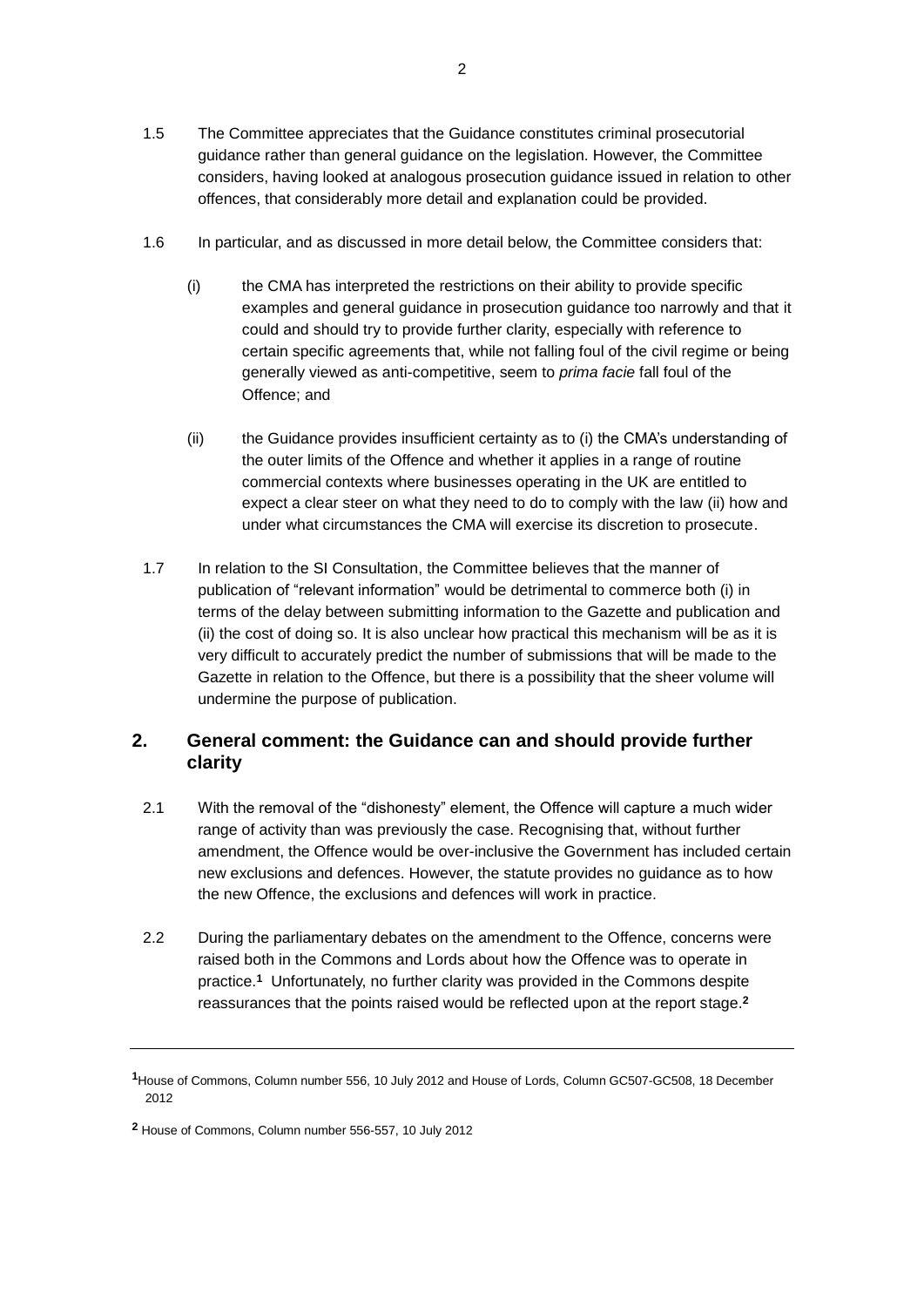Instead, Lord Marland,**<sup>3</sup>** speaking on behalf of the reform in the Lords, noted that "further comfort [as to the operation of the Offence] will be provided by prosecutorial guidance and by the statutory defences in the Bill."

- 2.3 Section 190A of the Enterprise Act 2002 (as amended) obliges the CMA to "prepare and publish guidance on the principles to be applied in determining, in any case, whether proceedings for [the Offence] should be instituted." Such a statutory obligation on a prosecution body to publish guidance is not common and demonstrates the importance that Parliament attached to this Guidance and to the need to provide clarity in respect of an uncertain area of law.
- 2.4 Given this background, we are extremely disappointed at the scope of the guidance that is being offered which, in our view, falls short of what was promised and indeed falls short of that provided in other areas of the law and in other jurisdictions.
- 2.5 It is not sufficient to suggest, as the Consultation does, that clarification will be provided by "the criminal courts", **<sup>4</sup>** as this will leave considerable and unacceptable uncertainty in the interim period, which, considering the size and complexity of most cartel cases, may be lengthy. In addition, we note that only the CMA itself can offer guidance on how it will exercise its own discretion, which is not a matter for the courts.

#### **The Guidance can provide more clarity**

- 2.6 Paragraph 2.6 of the Consultation states that it is "not appropriate in prosecution guidance … to provide further interpretation of the legislation such as the availability or operation of defences to the offence…[or] to set out a list of examples or cases where the CMA would not prosecute." While the Committee appreciates that there are some limits to what the Guidance can provide, we consider that the CMA has taken too narrow a view of these limits.
- 2.7 A comparison can be drawn here between the level of detail proposed in this Guidance and that provided in relation to other offences. By way of examples: the prosecution guidance on the offence of assisting or encouraging suicide (the "**Assisted Suicide Guidance**")**<sup>5</sup>** and the prosecution guidance for offences under the Bribery Act (the "**Bribery Act Guidance**")**<sup>6</sup>** both go into greater detail than the Guidance. In particular, they provide more information (i) on where the boundaries of

**<sup>3</sup>** House of Lords, Column 1518, 14 November 2012

**<sup>4</sup>** Consultation, Paragraph 2.6

**<sup>5</sup>** Policy for Prosecutors in respect of Cases of Encouraging or Assisting Suicide, issued by the Director of Public Prosecutions, February 2010[; http://www.cps.gov.uk/publications/prosecution/assisted\\_suicide\\_policy.html](http://www.cps.gov.uk/publications/prosecution/assisted_suicide_policy.html)

**<sup>6</sup>** Bribery Act 2010: Joint Prosecution Guidance of the Director of the Serious Fraud Office and the Director of Public **Prosecutions** 

[http://www.sfo.gov.uk/media/167348/bribery\\_act\\_2010\\_joint\\_prosecution\\_guidance\\_of\\_the\\_director\\_of\\_the\\_serious\\_f](http://www.sfo.gov.uk/media/167348/bribery_act_2010_joint_prosecution_guidance_of_the_director_of_the_serious_fraud_office_and_the_director_of_public_prosecutions.pdf) [raud\\_office\\_and\\_the\\_director\\_of\\_public\\_prosecutions.pdf](http://www.sfo.gov.uk/media/167348/bribery_act_2010_joint_prosecution_guidance_of_the_director_of_the_serious_fraud_office_and_the_director_of_public_prosecutions.pdf)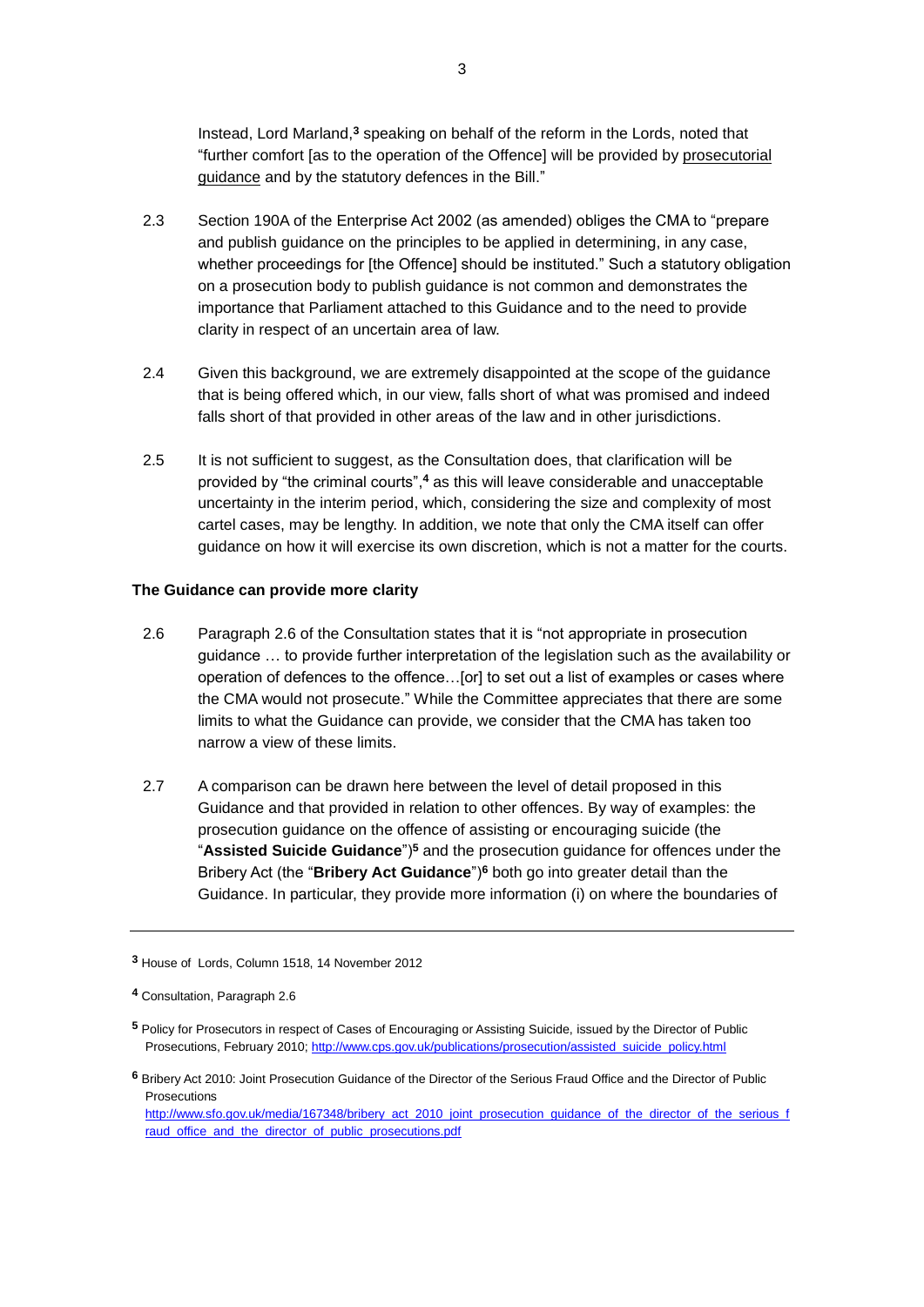the law lie and (ii) on the treatment of specific types of cases that are known to cause difficulties in the interpretation of the legislation.

- 2.8 In relation to where the boundaries of the law lie (and by way of example):
	- (i) the Assisted Suicide Guidance section entitled "Explaining the law," notes that "[f]or the avoidance of doubt, a person who does not do anything other than provide information to another which sets out or explains the legal position in respect of the offence of encouraging or assisting suicide under section 2 of the Suicide Act 1961 does not commit an offence under that section" **7** ; and
	- (ii) the Bribery Act Guidance notes that the "Act does not seek to penalise [Hospitality or promotional expenditure which is reasonable, proportionate and made in good faith]." Noting, in effect, that such activities were, in the view of the authority, outside the scope of the offence.
- 2.9 These types of statements are important as they clarify the prosecutorial authorities' understanding of where the limits of the offence are. The rationale for providing such information is clear; it provides reassurance that certain behaviour, that may arguably come within the scope of the offence, does not do so.
- 2.10 In relation to the application of the law to specific situations (again by way of example):
	- (i) the Assisted Suicide Guidance at paragraph 20 addresses the specific topic of websites that promote suicide noting that; "In the context of websites which promote suicide, the suspect may commit the offence if he or she intends that one or more of his or her readers will commit or attempt to commit suicide"; and
	- (ii) the Bribery Act Guidance when dealing with the issue of "Facilitation Payments,"**<sup>8</sup>** which are small payments made to public officials to secure and/or expedite the performance of routine and/or necessary processes, states specifically that "there is no exemption in respect of facilitation payments. They were illegal under the previous legislation and the common law and remain so under the Act."
- 2.11 Further comparison can be made with prosecution guidance issued in relation to equivalent criminal cartel prohibitions in other jurisdictions. For instance, Section 2 of the Canadian Competitor Collaboration Guidelines**<sup>9</sup>** (the "**Canadian Guidelines**") describes the "Criminal Prohibition" which, similar to the Offence, makes it a criminal

**<sup>7</sup>** Paragraph 35

**<sup>8</sup>** Pages 8-9

**<sup>9</sup>** Competition Bureau Canada Enforcement Guidelines, Competitor Collaboration Guidelines, 23 December 2009 [http://www.competitionbureau.gc.ca/eic/site/cb-bc.nsf/vwapj/Competitor-Collaboration-Guidelines-e-2009-12-](http://www.competitionbureau.gc.ca/eic/site/cb-bc.nsf/vwapj/Competitor-Collaboration-Guidelines-e-2009-12-22.pdf/$FILE/Competitor-Collaboration-Guidelines-e-2009-12-22.pdf) [22.pdf/\\$FILE/Competitor-Collaboration-Guidelines-e-2009-12-22.pdf](http://www.competitionbureau.gc.ca/eic/site/cb-bc.nsf/vwapj/Competitor-Collaboration-Guidelines-e-2009-12-22.pdf/$FILE/Competitor-Collaboration-Guidelines-e-2009-12-22.pdf)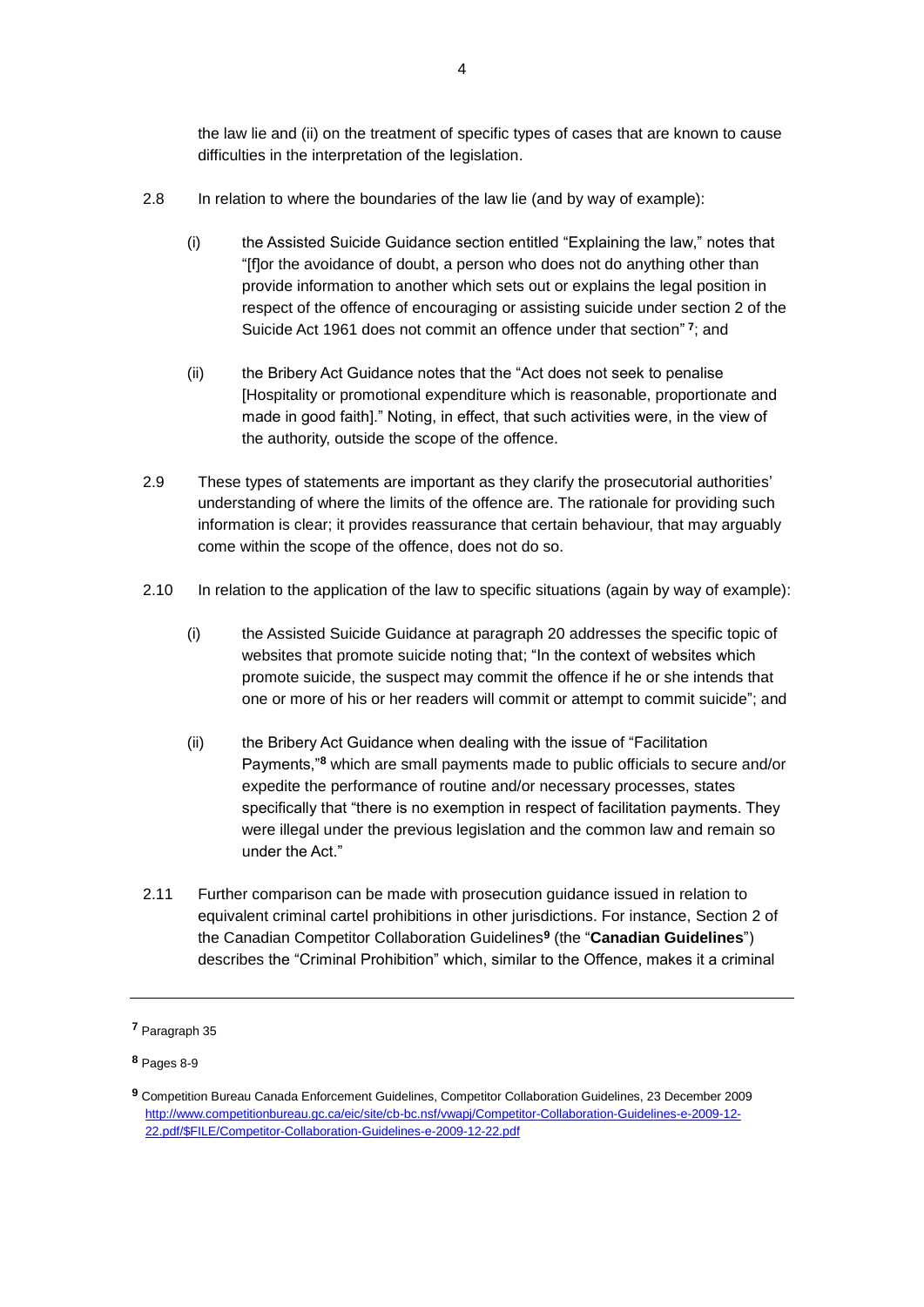offence to enter into an agreement with a competitor to fix prices, allocate markets or restrict output that are not implemented in furtherance of a legitimate collaboration, strategic alliance or joint venture.

- 2.12 In relation to the scope of the "Criminal Prohibition" the Canadian Guidelines express, in far more detail than the Guidance, the precise scope of the law. For example, at Section 2.4.1, the Canadian Guidelines note that "an agreement among competitors to implement certain measures designed to protect the environment or implement a new industry standard may increase the costs of producing a product and ultimately result in an increase in price. However, the [Canadian Competition Bureau] does not consider such initiatives alone to be agreements to fix or increase prices."
- 2.13 The Canadian Guidelines also include the Canadian Competition Bureau's normal approach to certain specific agreements. For example, at Section 2.4.2, the Canadian Guidelines state that "the [Canadian Competition Bureau] will not normally apply [the Criminal Prohibition] to agreements that allocate markets for the resale of products supplied by a supplier to a customer, even where the supplier also competes with the customer in respect of the sale of that product."
- 2.14 The Committee appreciates the CMA's concern to avoid creating "immunities that are not envisaged in the legislation." However, the above examples indicate that it is possible to set out specifics without undermining the relevant legislation.
- 2.15 We therefore consider the types of clarifications and elaboration that we are asking for (as further elaborated in section 3 below) to be entirely possible for the CMA to provide within the limits of the scope of prosecutorial guidance.
- 2.16 We are concerned that without more specific guidance the consequent uncertainty around the scope and application of the Offence and the CMA's approach to enforcement could potentially have a serious chilling effect on the entry into and carrying on of legitimate and efficiency enhancing commercial agreements (see, in particular, those agreements identified at [3.5](#page-5-0) and [3.17](#page-10-0) below).

## **3. Specific Comments on the Guidance**

3.1 We set out below, by reference to the relevant sections of the document, our more specific comments on the proposed Guidance.

#### **The Legislative Background (section 2 of the Guidance)**

3.2 Although the criminal cartel offence may have been created with the intention of criminalising and deterring "hardcore cartels" (paragraph 2.1), the offence as drafted encompasses or potentially encompasses a wider range of activities that would not necessarily be considered to be "hardcore cartels" as the term is generally understood in competition law. In particular we note that, unlike general competition law and the description of a hardcore cartel that is given in paragraph 2.2 of the Guidance, the Offence does not contain any principle that requires an agreement to be assessed by reference to its countervailing consumer benefits or efficiencies.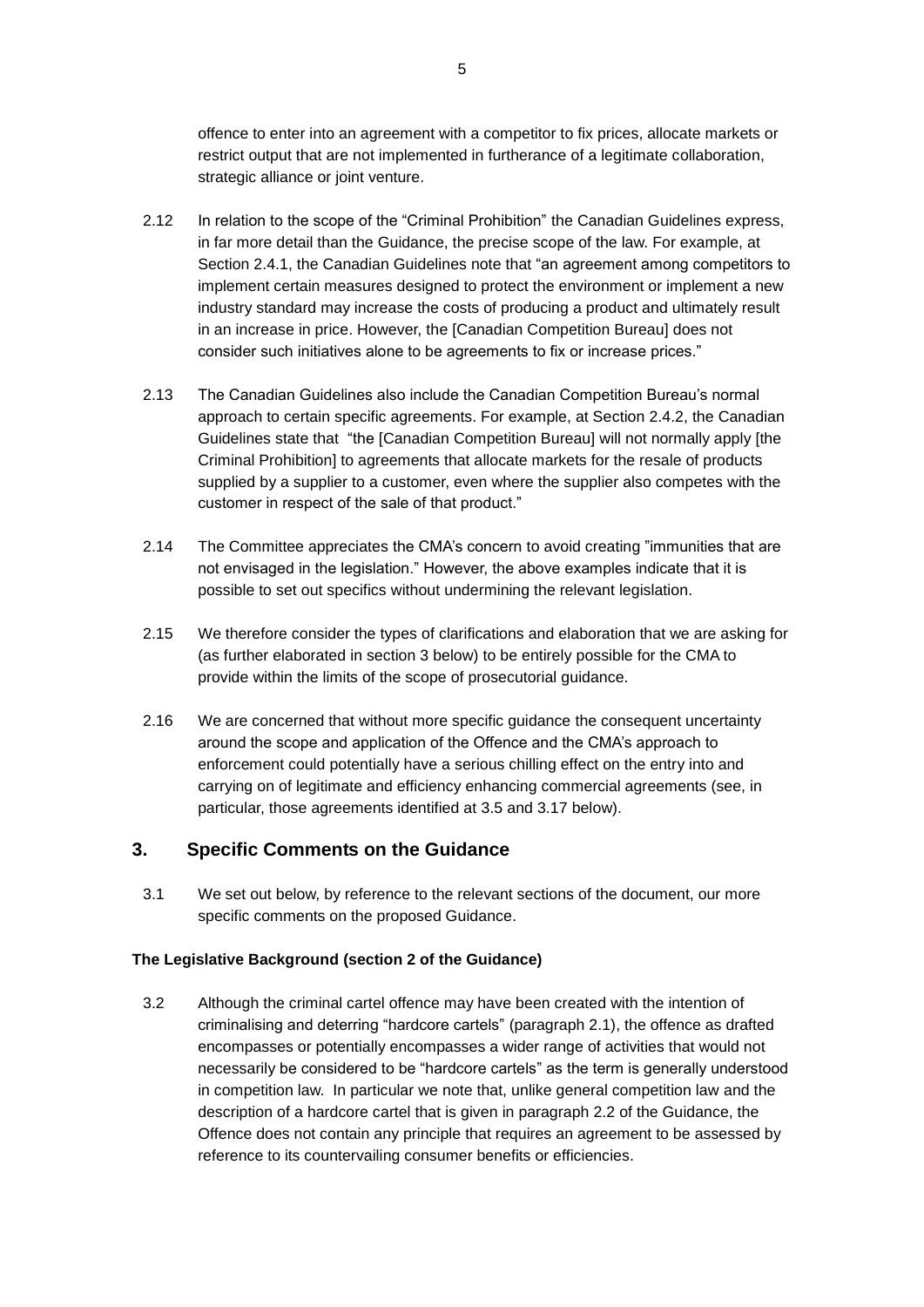3.3 It is therefore misleading to suggest that all agreements that fall within the scope of the cartel offence are necessarily "hardcore cartels". It follows from this that the principle set out in paragraph 2.3 – that there is an inherent public interest in individuals involved in hardcore cartels being prosecuted – should not be used as a touchstone to determine the approach to prosecution and that the first bullet point of paragraph 2.7 is not, in our view, an accurate summary of the scope of the Offence.

#### **The evidential stage (paragraphs 4.1 to 4.25 of the Guidance)**

- 3.4 Given the potential breadth of the Offence we consider it to be critical that clear guidance is given as to the CMA's understanding of its scope. In the course of the development of this legislation there was extensive debate as to the potential application of the Offence to a range of widely understood business practices and agreements. Concerns about the ambiguity surrounding the proposed treatment of such agreements were also raised by a number of parties, including the Committee, in relation to the original BIS consultation over the changes to the Offence.
- <span id="page-5-0"></span>3.5 Situations that are of particular concern to the Committee in this context include (but are not limited to):
	- (i) co-insurance and co-reinsurance agreements: These are insurance agreements where the insured receives his policy from a pool or group of insurers who share the risk between them. These types of agreements could arguably be seen as "price fixing" for the purposes of the Offence as the insurance companies who participate co-ordinate to provide a single premium to the insured. However, these agreements are not generally regarded as anticompetitive and the customer receives considerable utility in having to pay a "single price" to be insured by a larger pool of insurers, who are able to spread the risk. These agreements provide customers with competitive premiums and often (for very large potential liability items) the only option for insurance.
	- (ii) syndicated loan agreements: These are loan agreements where funds are lent to the borrower from a group or syndicate of entities. These agreements could be seen as "price fixing" for the purposes of the Offence, in that the various members of the syndicate agree a single interest rate and repayment schedule for the borrower. As with co-insurance agreements, however, these agreements are very common in the market and are generally regarded as pro-competitive as they provide a means by which a borrower can obtain a single price to access a pool of lenders.
	- (iii) underwriting agreements: These agreements spread risk on the underwriting of new share and bond issues and assist the issuer by providing certainty as to the floor price and cost of underwriting for the whole issue (on a common basis). As with (i) and (ii) above, the customer (i.e. the insured, borrower, issuer) enters into negotiations precisely to obtain the common commitments that mean the resulting agreement adopts a form that could be regarded as having the elements stated in the cartel offence definition. Particularly in underwriting and insurance, the contract formation arrangements do not necessarily provide for the customer to be appraised of the identity of all its contracting counterparties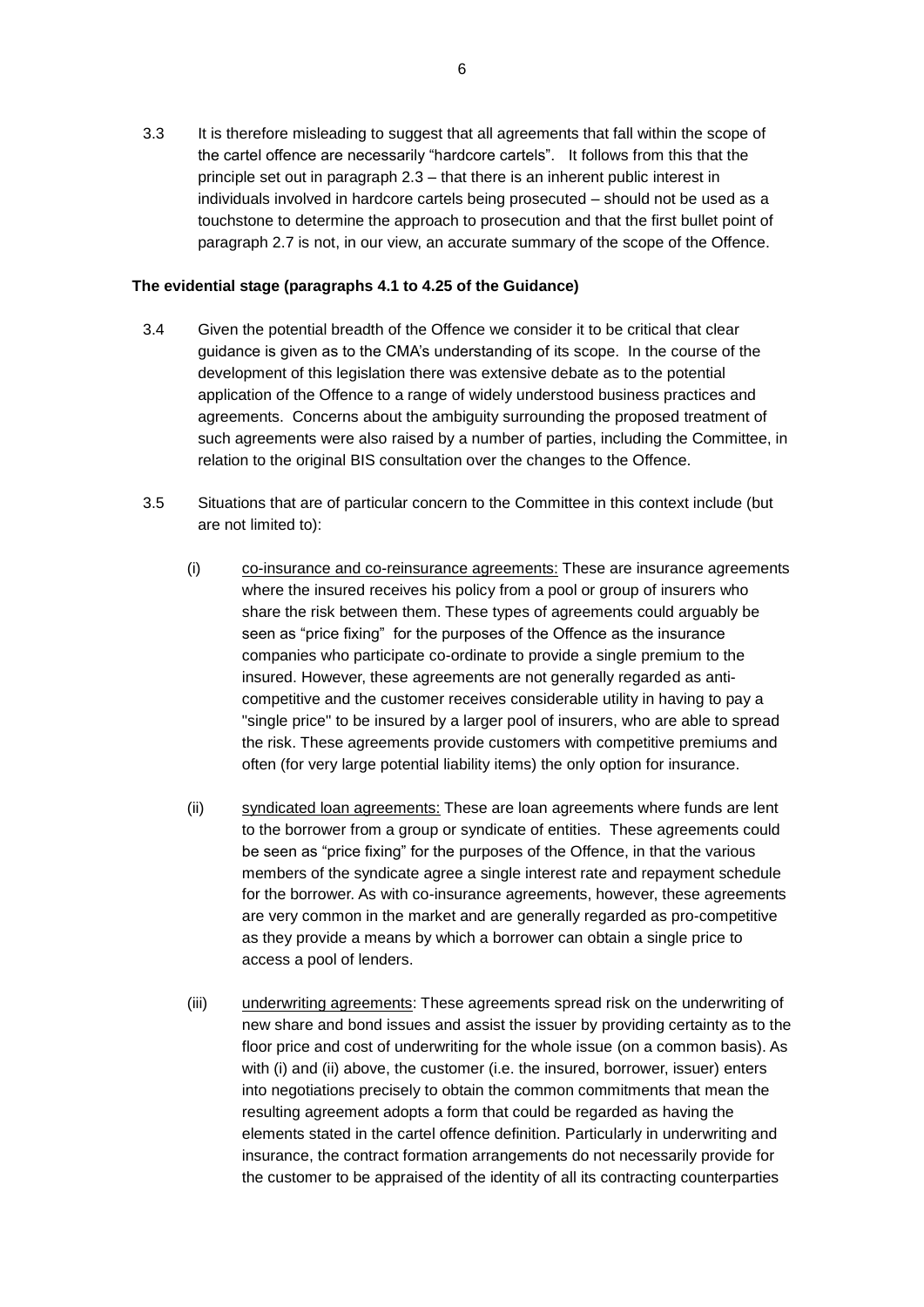in advance, although it will be aware of the class from which they are drawn and those identifying the parties will have the authority of the customer. This causes particular problems for parties seeking to avail themselves of the exclusions.

- (iv) FRAND and other common licensing schemes: These are a form of standardisation agreement. That is agreements that "have as their primary objective the definition of technical or quality requirements with which current or future products, production processes, services or methods may comply."**<sup>10</sup>** Such schemes could be seen as limiting markets because they result in competitors "agreeing" on the use of particular standards. However, such agreements have been recognised by the European Commission as being generally pro-competitive because they "usually produce significant positive economic effects, for example by promoting economic interpenetration on the internal market and encouraging the development of new and improved products or markets and improved supply conditions." **11**
- 3.6 We are aware that during the passage of the Bill there was also some discussion between BIS and the CBI in relation to a range of agreements that were, on the face of it, considered to be vulnerable to criminal prosecution under the Offence. We had expected that the conclusions of that discussion would be reflected in this Guidance (or, if the CMA disagreed with it, that these points would be flagged).
- 3.7 We would stress that it is essential to have clarity as to whether these types of agreements are, if implemented in the conventional form, inside or outside the scope of the Offence (or what factors would determine this e.g. the circumstances in which an exclusion or a defence would apply). It is not sufficient to rely on prosecutorial discretion in these cases as, if an Offence is committed, it raises broader considerations than just the decision whether or not to prosecute an individual. In particular there are, already, concerns about whether the underlying agreements are, or could be, void for illegality and, therefore, whether they will be enforceable. It could also raise concerns as to whether reporting obligations under the Proceeds of Crime Act 2002 are triggered. To the extent that these concerns are misplaced the effect will simply be to delay and frustrate legitimate business activity and to raise costs for business (for example, if the uncertainty creates a need for greater D&O insurance or makes such cover more expensive). We do not believe that this is the result Parliament intended when it asked the CMA to issue guidance.

**<sup>11</sup>**Horizontal Guidelines; Paragraph 263

**<sup>10</sup>**Guidelines on the applicability of Article 101 of the Treaty on the Functioning of the European Union to horizontal cooperation agreements (the "**Horizontal Guidelines**"); Paragraph 257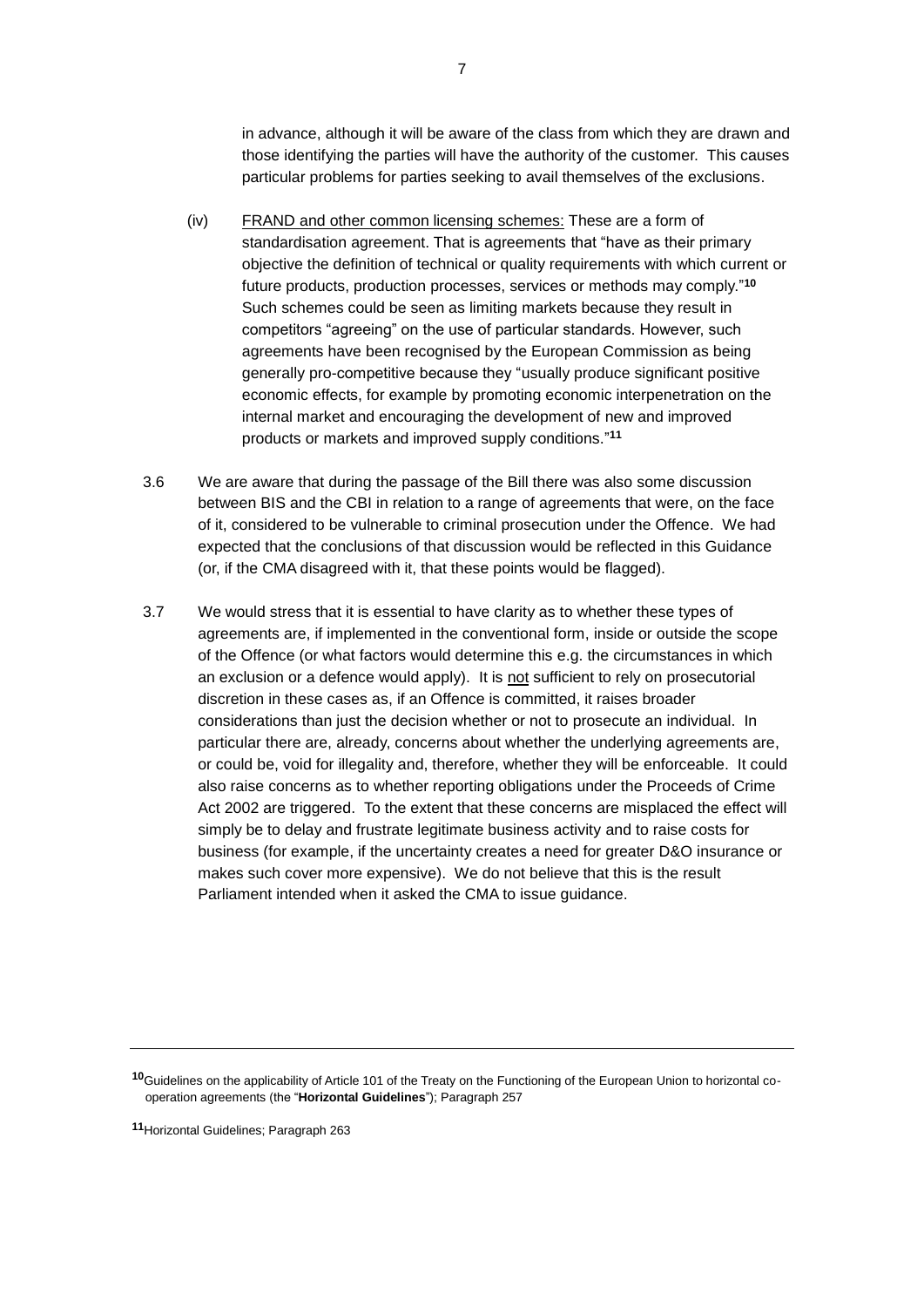#### **Exclusions**

- 3.8 We expected to see more detail in the Guidance on the operation of the two exclusions specified in the Act (the "**Notification exclusion**" and the "**Publication exclusion**").
- 3.9 The Notification exclusion requires that customers be notified "before [customers] enter into [the affected agreements]." We would for example have expected the Guidance to address:
	- (i) the situation where not all the 'relevant information' is available to disclose at the outset. For example, in a co-underwriting agreement the organiser may enter into the agreement to provide insurance to the customer before knowing the identities of all his fellow co-insurers. Is it then sufficient to disclose all that is known to the party, followed perhaps, by further notifications at a later date – and if not, what is expected?
	- (ii) the situation where there is a change in the status of existing arrangements. For example, where a company supplying customers enters into a joint venture agreement with another company in relation to a supplied product. If the joint venture agreement contains features that may bring it within the Offence, do companies then need to inform existing customers that their agreements may be affected and of the existence of the joint venture? Do they need to enter into new agreements with those customers?
- <span id="page-7-0"></span>3.10 The Publication exclusion will exclude from the Offence any agreement where the 'relevant details' are published in the Gazette before the relevant arrangements are implemented. However, we would have expected the CMA to be able to provide more guidance on the level of detail that it would consider to be sufficient to meet the requirements of this exclusion. In particular, is it necessary, in the CMA's view, for a notice to describe particular clauses within an agreement? If so, this would seem to raise the prospect of competitively sensitive information being published, something which, in itself, could be a breach of competition law and is certainly an undesirable consequence, in any event, from both a competition and commercial standpoint. On a practical level it would be helpful if the CMA could provide an example publication that would, in their opinion, come within the exclusion (see also the Committee's comments on the SI Consultation at Section [4](#page-11-0) below).
- <span id="page-7-1"></span>3.11 We also note that neither the guidance nor the draft order appear to address the application of the Publication regime to existing agreements. We note that by virtue of section 47(8) of the Enterprise and Regulatory Reform Act the amendments to the Offence will only apply in relation to agreements that are made after commencement of the relevant provisions but it would be helpful to clarify how the new regime would apply to the situation where an existing agreement is amended. Take, for example, a situation where an agreement is entered into prior to the change in the law and so not published. If, after the change in the law, the agreement were amended to, say, alter the names of the parties, would this trigger an obligation to publish and if so does the obligation to publish only extend to those provisions that have changed?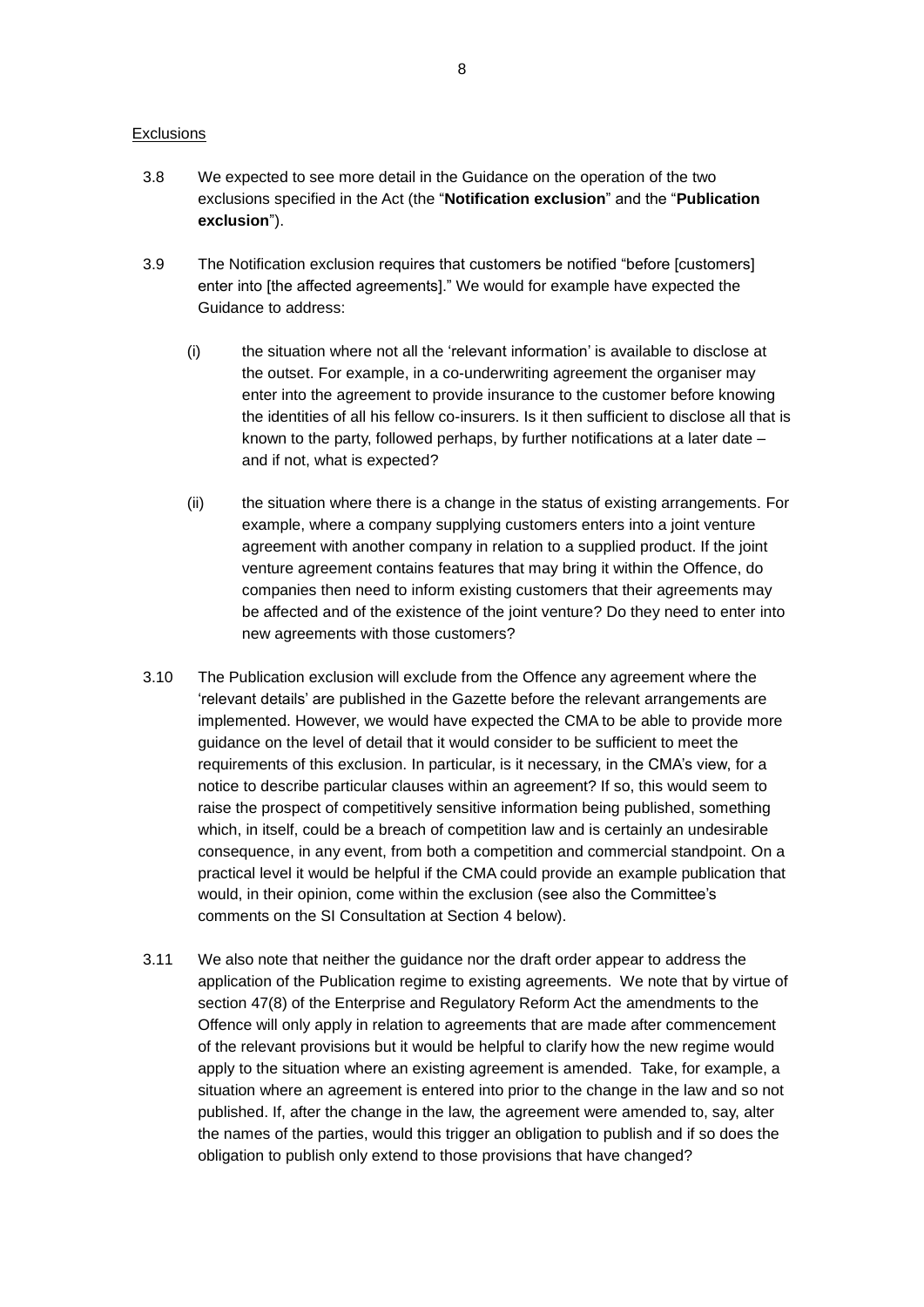#### The Defences

- 3.12 We also expected more information on the scope of the statutory defences. For example
	- (i) guidance on the type of evidence that the CMA considers to be sufficient to show "no intention to conceal" and how this applies to commercial arrangements such as joint venture agreements. Parties to these types of arrangements often have legitimate reasons for not wanting to publish the details of the arrangement but the existence of the joint venture itself in general terms would be public. Is this, in the ordinary course of events, sufficient to show that there was no intention to conceal the arrangements?
	- (ii) guidance on what is required of a party that wishes to rely on the second defence (that at the time of making the agreement, the party had no intention to conceal the nature of the arrangements from the CMA). Is an email to the CMA summarising/attaching the agreement sufficient and if not, why not? It would also be helpful if the CMA could elaborate on how it will handle information that it receives as a result of these provisions and in particular explain the confidentiality arrangements that would attach to such notifications; and
	- (iii) in relation to the third defence, we would have expected the Guidance to confirm that (consistent with our understanding of the legislation):
		- there is no requirement for the legal advice to be sought from a UK qualified lawyer or a lawyer that is based in the UK, or who has particular specialist expertise in this area. We are not sure what the CMA intends when it says that the defence "could also apply" to legal advisers qualified in other jurisdictions; **12**
		- that the requirement is that the "nature of the arrangements"**<sup>13</sup>** is disclosed for the purpose of obtaining legal advice about the arrangements i.e that it is not necessary for the individual to have specifically sought advice in relation to the Offence (which an individual could not necessarily be expected to have identified as an issue); and
		- that the content of the advice that is given (e.g. whether it was correct) does not affect the availability of the Defence.
- 3.13 In relation to the third defence, we also note that the CMA indicates that, in its opinion, this defence will only be available where there was "genuinely [an] attempt to seek

**<sup>12</sup>** The Guidance, Paragraph 4.24

**<sup>13</sup>** Enterprise Act 2002, Section 188B(3)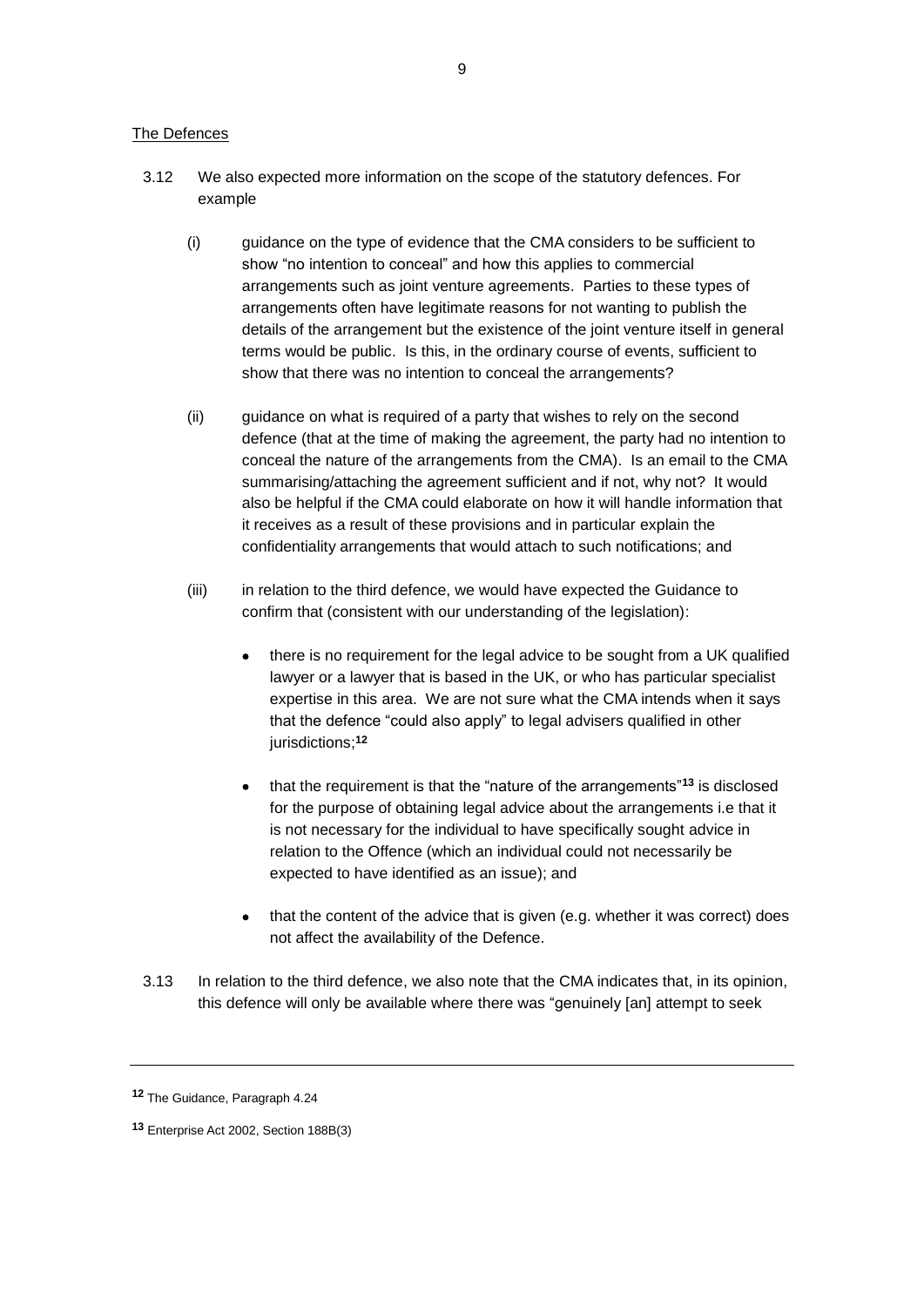legal advice about the arrangement." **<sup>14</sup>** Whilst we can understand the desire to exclude entirely "sham" arrangements, it is not clear to us how the CMA might seek to assess whether or not an approach for legal advice is "genuine". For example, we would not consider the fact that a client chooses not to follow the advice that is given is in itself evidence that the advice was not genuinely sought. We are also doubtful that there is any basis in the legislation for the addition of this requirement.

#### **The public interest stage (paragraphs 4.46 to 4.41)**

- 3.14 Our general observation is that the factors that are identified in this section of the Guidance are of a very general nature: there is no indication given as to the relative weight or significance of different factors and the emphasis tends to be on the circumstances that would support a decision to prosecute. As noted above, in the public interest section of the Assisted Suicide guidance, numerous specific factors are provided and these are divided between the factors that would tend to support prosecution and those that would not. We do not see any reason why a similar list of specific factors could not be provided in the public interest section of the Guidance.
- 3.15 Paragraph 4.26 notes that "prosecution will usually take place" unless the public interest assessment weighs against it. We assume that this reflects the underlying assumption, set out in paragraph 2.3, that there is an inherent public interest in the prosecution of individuals that are involved in "hardcore cartels". For the reasons set out above, we do not consider this to be the appropriate starting point for consideration of the Offence. We therefore also question whether it is appropriate to have such a presumption in favour of prosecution. It would be better for the presumption to be that no prosecution will be brought unless there is, on balance, a public interest in doing so.
- <span id="page-9-0"></span>3.16 The public interest section also appears to contain a number of omissions. In particular, we are surprised that there is no discussion of the impact on civil proceedings of prosecutions brought for violations of the Offence and the interrelationship between the civil and criminal regimes. For example, we would expect the Guidance to explain;
	- (i) whether, and, if so, in what type of circumstance, a prosecution could be considered appropriate when no civil investigation is being pursued; and
	- (ii) whether the impact of a prosecution on a civil investigation relating to the same facts (whether in the UK or the EU) would be a relevant factor to take into account – bearing in mind that the decision to bring a criminal prosecution typically has the effect of materially delaying the civil investigations, and that there is also a public interest in the efficient pursuit of these cases?

**<sup>14</sup>**The Guidance, Paragraph 4.24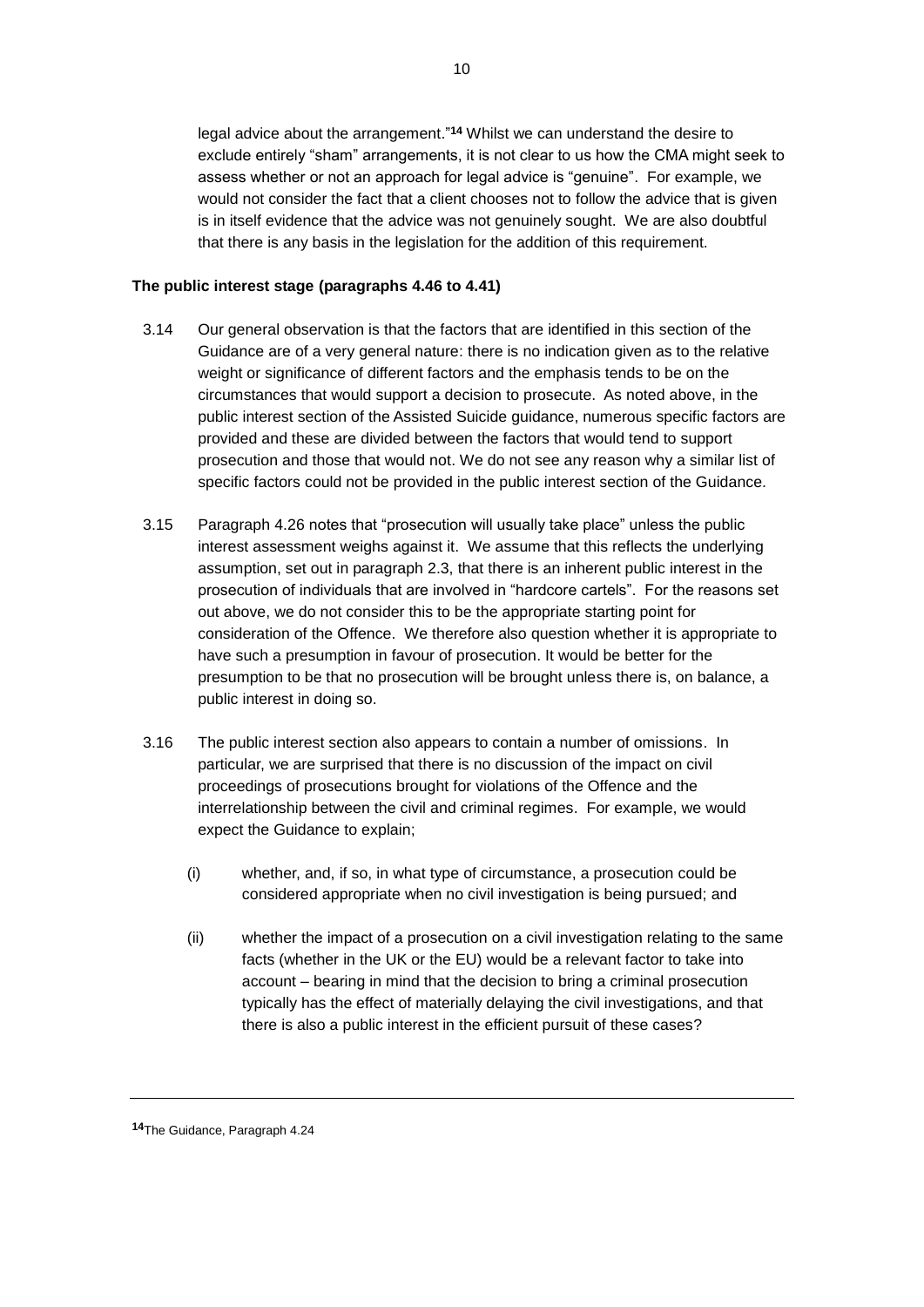- <span id="page-10-0"></span>3.17 Related to point [3.16\(i\)](#page-9-0) above, another factor which seems fundamentally relevant but which is omitted is the extent to which an agreement will produce anti-competitive effects. It would seem surprising if there was a public interest in prosecution in relation to an agreement that was not considered to be compatible with general competition law due to its pro-competitive effects. The Guidance should, therefore, make clear that the fact that an agreement may be, on balance, pro-competitive, is a relevant factor when deciding whether to prosecute.
- 3.18 We also note in this context the decision of Court of Appeal in *IB v the Queen***<sup>15</sup>** , on the question of whether the cartel offence was "national competition law" for the purposes of Regulation 1/2003/EC and, if so, whether the effect of that Regulation was to exclude the jurisdiction of the courts to try an indictment alleging the "cartel offence" in relation to cartels falling within the scope of the European rules. The Court of Appeal, in reaching its conclusion that the jurisdiction of the criminal courts was not excluded, took some comfort from the fact that the risk of inconsistency between a cartel offence prosecution and a decision on the validity of an agreement under Articles 101/102 was likely to be small on the basis that it was "very probable" that an arrangement that fell within the scope of the cartel offence, as then defined, would be regarded in European terms as an 'object' infringement of Article 101. This statement no longer appears to be true and it follows that, without further clarity, it is possible that the jurisdiction of the courts to try individuals for breaching the Offence may again be questioned
- 3.19 Finally, we note two specific points:
	- (i) in paragraph 4.34 the CMA indicates that "[c]artels that have been carried on for a prolonged period are more likely to require prosecution." It is not clear to us why duration, in and of itself, is a relevant factor in deciding which offences require prosecution. There could be many agreements that need to be assessed by the CMA, which are long running but essentially benign. In such a situation it seems strange to suggest that, even though the agreement is benign, it is more deserving of prosecution because it has been operating for some time. The CMA should consider removing this factor or at least clarifying its secondary importance;
	- (ii) in paragraph 4.38 the CMA indicates that it will consider whether an individual's conduct was contrary to guidelines laid down in an undertaking's compliance policy. We would suggest that this is amended to make clear that this consideration only applies to the provisions of policies that relate to compliance with UK and EU competition law. To the extent that a company's compliance policy imposes standards that are higher than those imposed by the legislation, or addresses other matters (e.g. bribery and corruption) we do not think that non-compliance should be a relevant consideration to prosecution under the Offence.

**<sup>15</sup>** [2009] EWCA Crim 2575, Paragraph 36